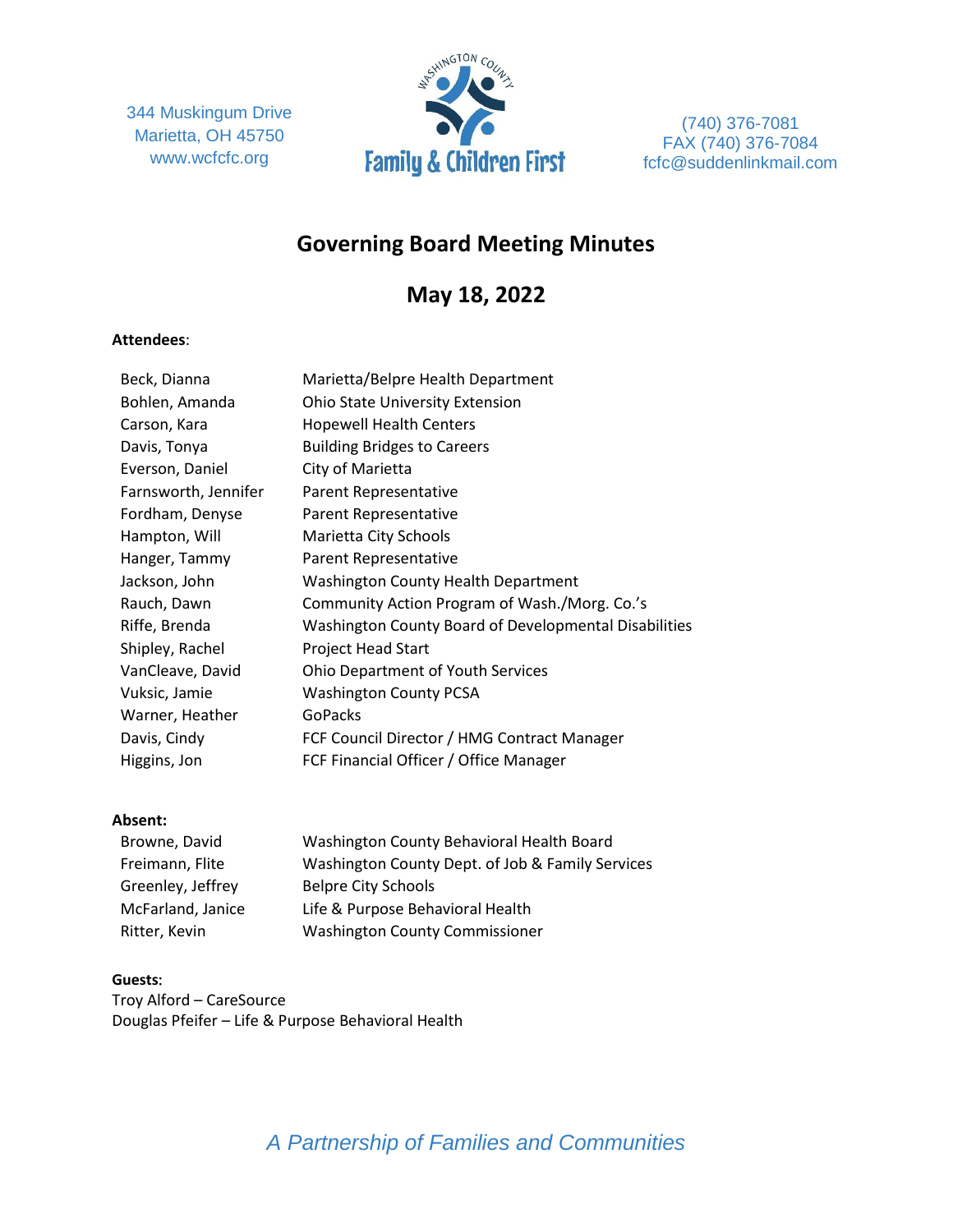## **INTRODUCTIONS**

#### **APPROVAL OF MINUTES**

April 20, 2022 Governing Board Meeting Minutes were included in the emailing.

*Will Hampton made the motion to approve the April 20, 2022 minutes as emailed. Daniel Everson seconded the motion. Motion Carried*

#### **FINANCIAL REPORTS**

April Financial Reports were included in the emailing. Jon Higgins passed around the Fiscal Paperwork binder for Council viewing. These reports were included in emailing.

Financial Reports include a Financial Report Summary for All Accounts, Financial Officer Summary and Reports for each account.

The Financial Officer Summary Report is a summary of items that stand out for the month with an explanation and include a summary of any Appropriations and Amended Certificates for the month.

Each report for expenditures includes the budget beginning balance; any changes in that account that would reflect with the resolutions; monthly expenses; year to date expenses; outstanding encumbrances and finally the ending available balance.

Each report for revenue includes beginning balance, any changes in that account that would reflect with amended certificates; monthly revenue; year to date revenue; and anticipated revenue to be received.

Other Fiscal Reports includes a detailed report of all expenses and revenue; copies of amended certificates and resolutions for that month.

*John Jackson made the motion to approve the April financial reports as emailed. Amanda Bohlen seconded the motion. Motion carried.*

## **DIRECTOR'S REPORT**

The Director's report was included in the emailing. Cindy reviewed points from the Director's report and the following handouts were included in the emailing: Handle with Care State Spring 2022 Map; OhioRISE Definitions and Acronyms; 2022 Put Us on the Map Challenge.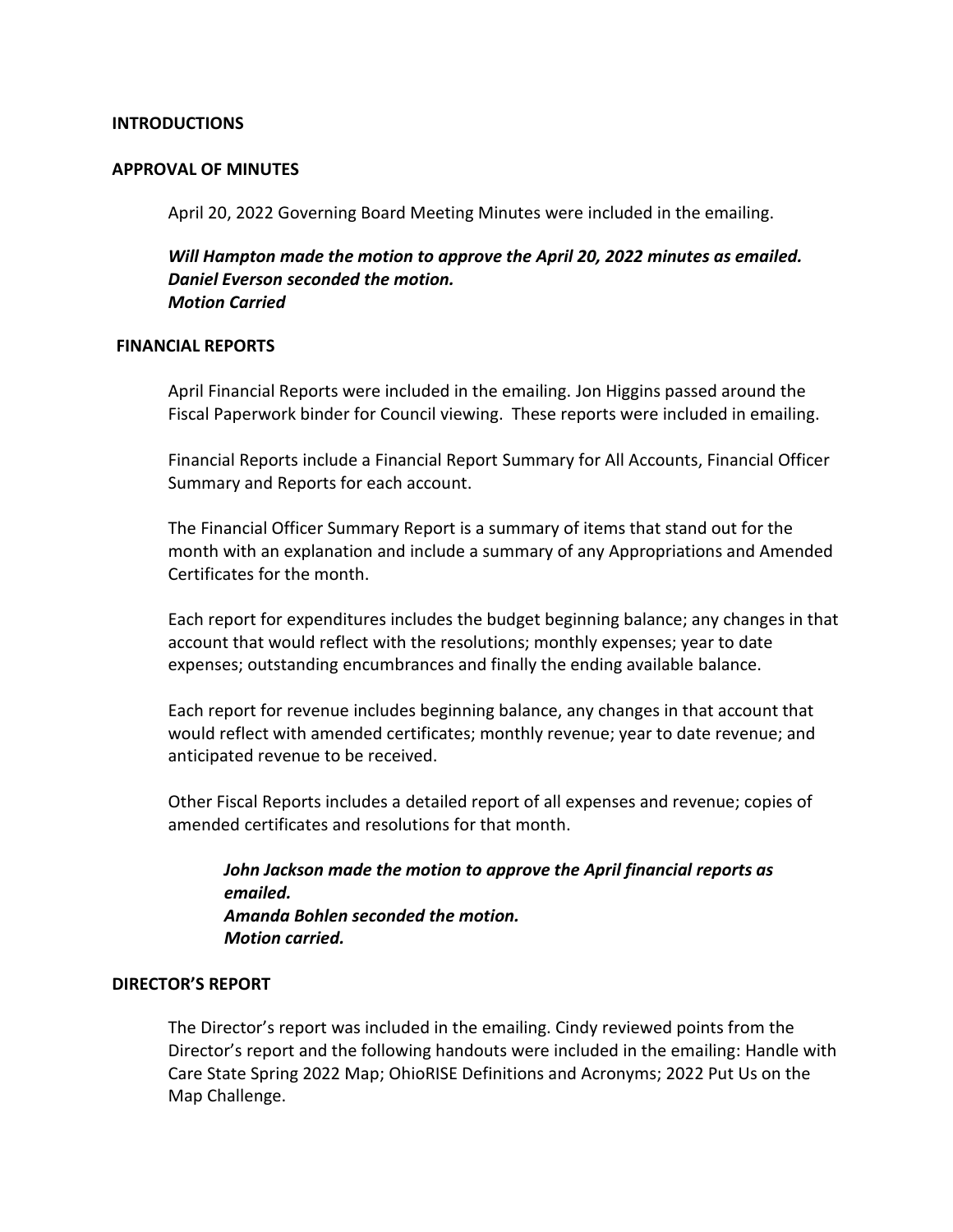# **COMMITTEE / WORKGROUP REPORTS**

- 1. **Finance Committee –** The Finance Committee met May 3, 2022 to discuss the 2023 Tax Budget. The minutes of the meeting were included in the emailing and Brenda Riffe asked for any questions from the minutes. The Finance Committee approved the 2023 Tax Budget that needs to be submitted to the Commissioners.
- 2. **No other Committees wished to report.**

# **OLD BUSINESS**

- 1. **Community Values Survey –** So far there are 293 responses to the survey. Majority of the responses are from education. Cindy's goal is 300 and the survey will be opened until June. Please share if you have not done so yet. Link to survey is: [https://www.surveymonkey.com/r/FCFSurvey2022.](https://www.surveymonkey.com/r/FCFSurvey2022)
- 2. **OhioRISE Updates –** The following handouts were reviewed and discussed: OhioRISE brochure; OhioRISE overview for Community Partners; and How do local Family and Children First Councils fit into OhioRISE? Discussion also ensued around the CANS Assessment Tool.
- 3. **No other Old Business was discussed.**

## **NEW BUSINESS**

1. **April OFCF Data and Expense Report –** Report was included in the emailing. The Family-Centered Services and Supports (FCSS) Monthly Report is for youth served with FCSS dollars. Included with this report is a copy of the FCFC Budget Invoice which reflects expenditures for the FCSS funds, Operational Capacity Building Funds and Multi-System Youth Admin. This invoice is included with the FCSS report when submitting monthly.

> *Denyse Fordham made the motion to approve the April monthly report as presented. Rachel Shipley seconded the motion Motion Carried.*

2. **DODD Early Intervention Grant –** Approval is needed for the submission of the SFY23 Early Intervention Service Coordination grant that is due June 3, 2022. This is the grant submitted annually for Early Intervention Service Coordination (Help Me Grow). Funding increased by \$22,976 from SFY22 allocation, but a \$214 reduction after the SFY22 Supplemental Funding allocation mid-year.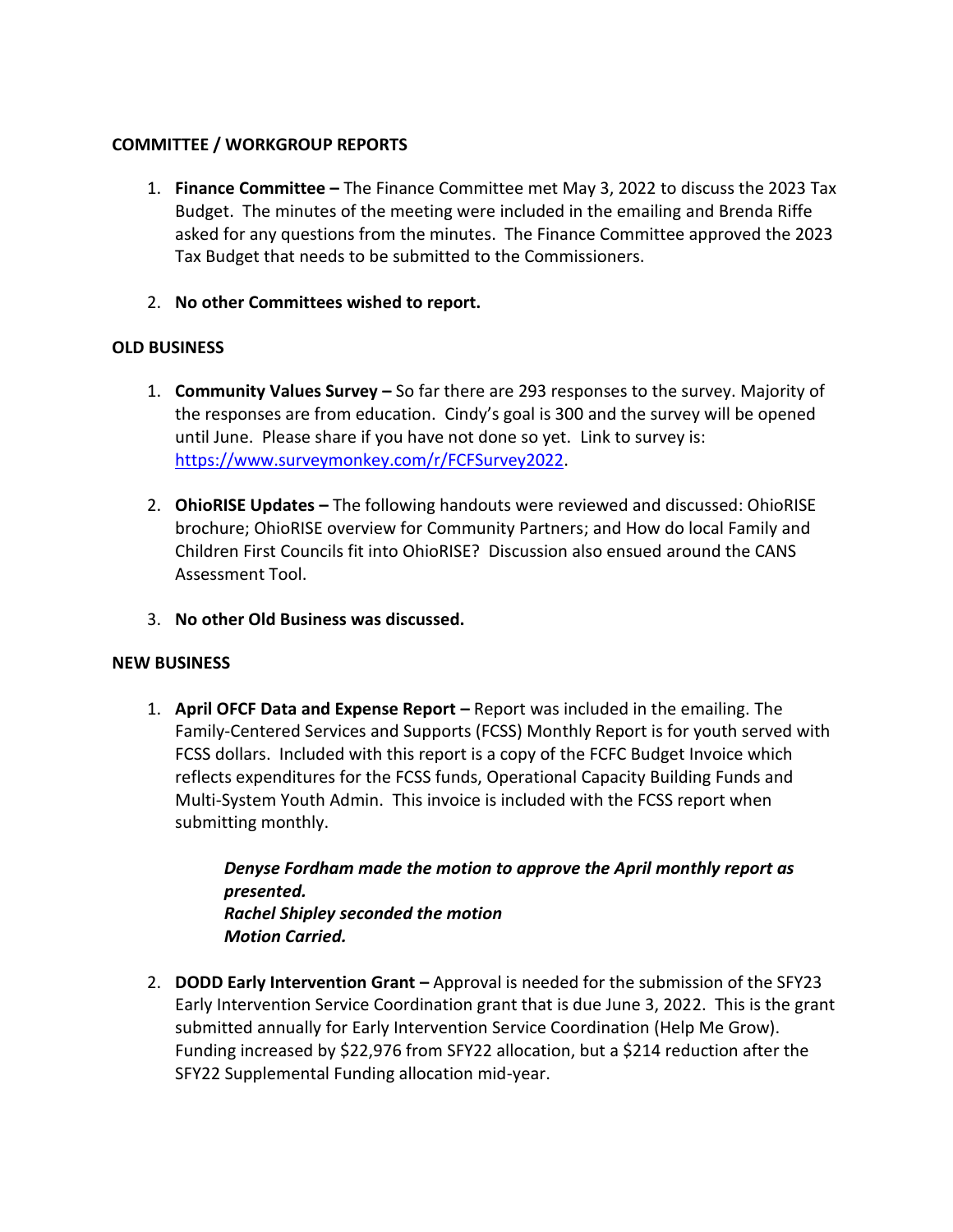*Denyse Fordham made the motion to approve the submission of the Early Intervention Service Coordination grant agreement with DODD. Brenda Riffe seconded the motion. Motion Carried.* 

3. **2023 Tax Budget –** The Finance Committee approved the 2023 Tax Budget that needs to be submitted to the Commissioners. Jon Higgins reviewed highlights from the budget.

> *Kara Carson made the motion to approve the 2023 Tax Budget to be submitted to the Washington County Commissioners. Rachel Shipley seconded the motion. Motion Carried.*

4. **Additional Staff Needs –** Due to an increase in numbers and funding in Early Intervention another Service Coordinator needs to be hired. This would be a part time position due to funding. Another Home Visiting position needs to be hired. Home Visiting numbers have doubled in the last year. There is an expectation that these numbers will only continue to increase with planned outreach. ODH will be offering an Expansion Grant to home visiting providers to cover start up and training costs to hire new staff. These two positions are new positions which would bring FCF to 15 employees.

> *Denyse Fordham made the motion to approve the hiring of a full time Help Me Grow Home Visitor. Kara Carson seconded the motion. Motion Carried.*

*Kara Carson made the motion to approve the hiring of a part time Early Intervention Service Coordinator. Brenda Riffe seconded the motion. Motion Carried.* 

5. **No other new business was discussed.** 

## **SHARED PLAN REPORTING BY MEMBERS**

**Douglas Pfeifer –** Trauma-Informed Resilience Schools, Neurosequential Model with Preschoolers, Trauma-Informed Restorative Practices with Fort Frye high school staff.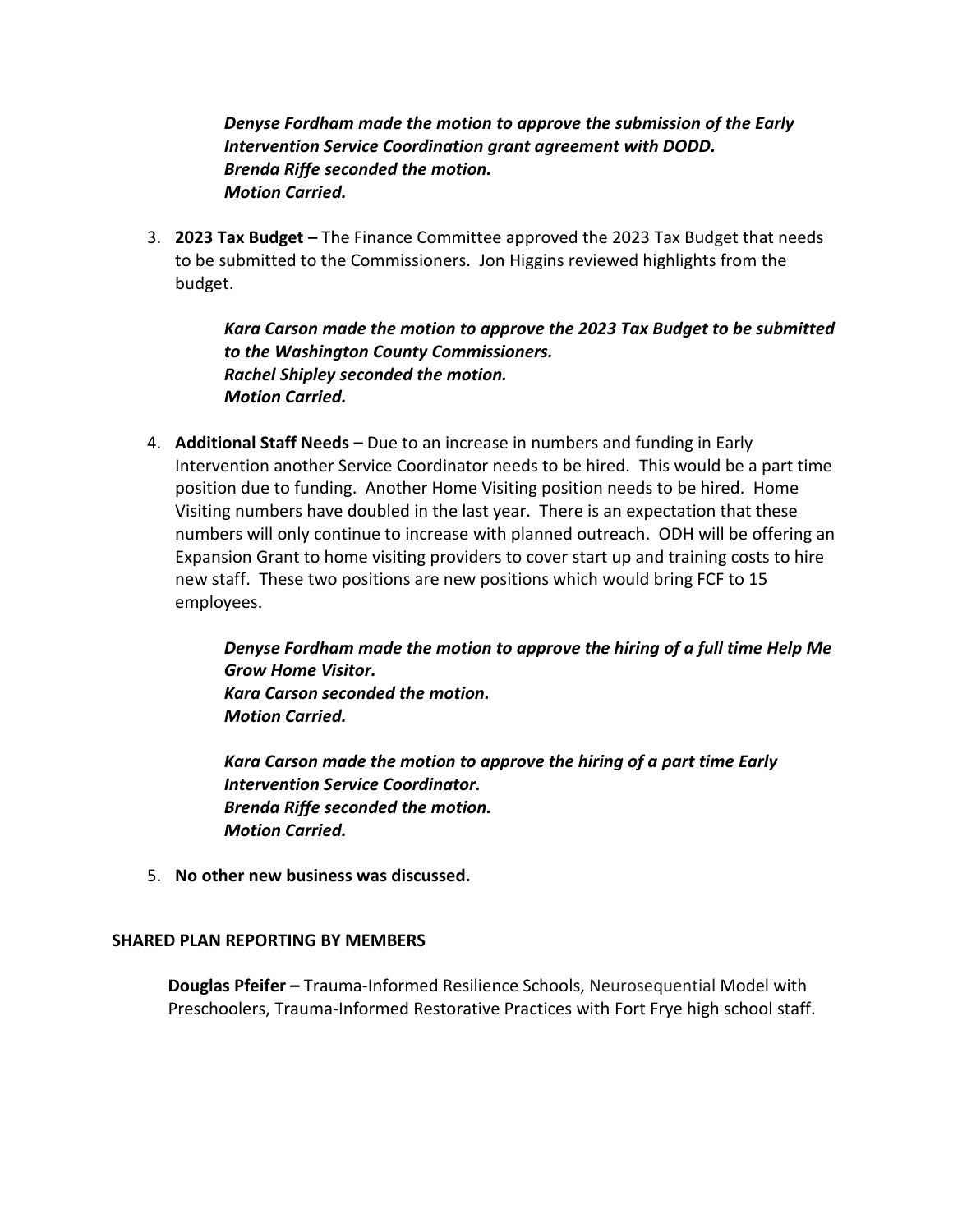## **INFORMATION SHARING / PUBLIC COMMENT**

**Rachel Shipley –** The Office of Head Start has made changes to eligibility for expansion to the Head Start programs; families receiving SNAP are now categorically eligible for Head Start. Summer Feeding program will be available again this summer.

**Doug Pfeifer –** Hiring Crisis Intervention Specialist; Completing NMT Brain Metrics; Doug is communicating with schools on offering a Life Space Crisis Intervention (lsci.org) training to help people talk with kids in conflict and crisis.

**Amanda Bohlen -** 4-H camp registration deadline is coming up, for applications please contact their office. They are currently working on Grilling Safety; look for updates on their Facebook page.

**Brenda Riffe –** The WCBDD just went through their accreditation with no citations. Congratulations! Ewing School is still operating without a principle and Brenda is still filling this role.

**Will Hampton –** Leaving as Superintendent of Marietta City Schools. Will also updated on the consolidation of schools and end of school year. Thank you for your service to our schools, community, and Council, Will!

**John Jackson** – The Washington County Health Department will have a Rabies Shot Clinic on Saturday, June 11, 2022 from 1:00 – 2:30p.

**Troy Alford - CareSource** – The Southeast Ohio Foodbank will have a Mobile Market on May 27, 2022 at the Washington County Fairgrounds from 10-12p. Pre-Registration is required; you can visit freshtrak.com or Facebook page to register. They also are in need of volunteers. Contact Jennifer Steward at 740-385-6813 or email jennifer.steward@hapcap.org

**Dawn Rauch** – On June 15<sup>th</sup> the Ohio Justice Bus will be coming to Marietta to provide free Legal Services by appointment and walk-ups at 696 Wayne St, Marietta, OH 45750 (WIC Office); more details will be emailed as soon as it is received. If you know of anyone in a housing crisis, please send them to Community Action. Community Action is applying for a competitive grant for Suicide Prevention for Veterans.

**Heather Warner** – GoPacks received a grant to offer the community a poverty simulation training this summer. They have another grant to send students to a Life Skills Camp at Camp Oty'Okwa this summer. They are expanding their pack and go program to the Career Center next school year.